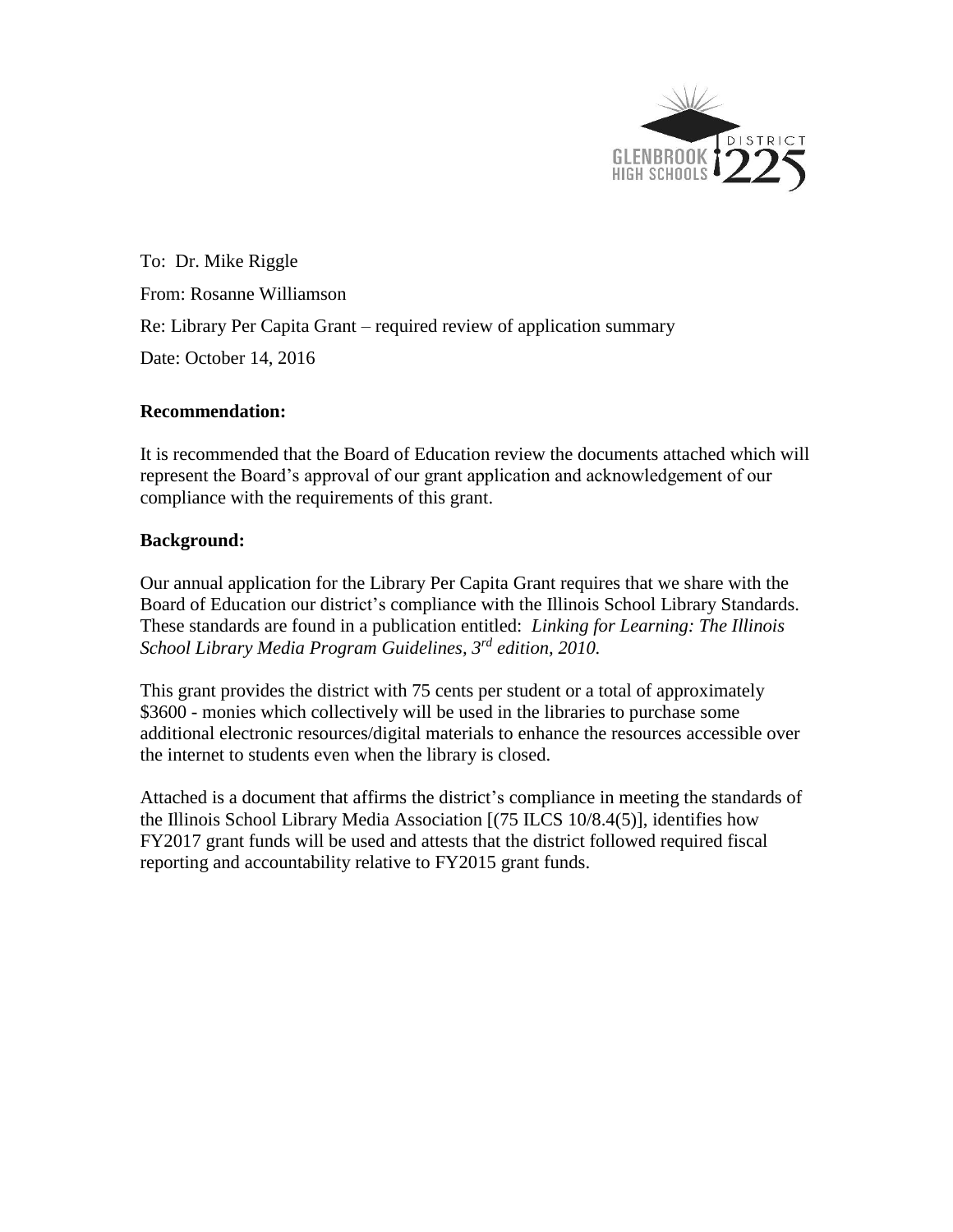



## **Illinois State Library**

## **SCHOOL DISTRICT LIBRARY GRANT PROGRAM APPLICATION**

Enter initials to confirm authorization to submit this application and that you have read and understand the Program Overview and Administrative Rules for this grant offering from the Illinois State Library. If initials have not been entered (typed) on this line, the application will not be reviewed or considered for funding by the Illinois State Library.

 $\frac{10/14}{2010}$ RW 10/14/2016

Initials Date

**PART I: SCHOOL DISTRICT IDENTIFICATION**

1. School District's Legal Name: <mark>Northfield Township H.S. District 225</mark><br>2 School District's Illinois State Library Control Number (five digits): <sup>40501</sup> 2. School District's Illinois State Library Control Number (five digits):  $\frac{40501}{\sqrt{25}}$ 

- 3. School District's Illinois State Board of Education (ISBE) Reg/Cty/Dist/Type Number (Column C, 11 digits): \_\_\_\_\_\_\_\_\_\_\_\_\_\_\_\_\_\_\_\_\_\_\_\_\_\_\_\_\_\_\_\_\_\_\_\_\_\_\_\_\_\_\_\_\_\_\_\_\_\_\_\_\_\_ 05016225017
- 4. Contact Information for Person completing grant application:

|                                                                                                                                                                                                                                                                                                                               |                                                   | <u>Print</u>                                                                                                                    | <b>Save</b> | <u>Email</u> |
|-------------------------------------------------------------------------------------------------------------------------------------------------------------------------------------------------------------------------------------------------------------------------------------------------------------------------------|---------------------------------------------------|---------------------------------------------------------------------------------------------------------------------------------|-------------|--------------|
| 180 DBB ATL<br>T<br>nпг                                                                                                                                                                                                                                                                                                       | JESSE WHITE · Secretary of State & State Libraria | Illinois State Library, Gwendolyn Brooks Building<br>300 S. Second St., Springfield, IL 62701-179<br>WWW.CYBERDRIVEILLINOIS.COM |             |              |
|                                                                                                                                                                                                                                                                                                                               | <b>Illinois State Library</b>                     |                                                                                                                                 |             |              |
| SCHOOL DISTRICT LIBRARY GRANT PROGRAM APPLICATION                                                                                                                                                                                                                                                                             |                                                   |                                                                                                                                 |             |              |
| o confirm authorization to submit this application and that you have read and understand the Progran<br>Administrative Rules for this grant offering from the Illinois State Library. If initials have not been entere<br>line, the application will not be reviewed or considered for funding by the Illinois State Library. |                                                   |                                                                                                                                 |             |              |
| 10/14/2016                                                                                                                                                                                                                                                                                                                    |                                                   |                                                                                                                                 |             |              |
| Date                                                                                                                                                                                                                                                                                                                          |                                                   |                                                                                                                                 |             |              |
| <b>OL DISTRICT IDENTIFICATION</b><br>trict's Legal Name: Northfield Township H.S. District 225                                                                                                                                                                                                                                |                                                   |                                                                                                                                 |             |              |
| trict's Illinois State Library Control Number (five digits): 40501                                                                                                                                                                                                                                                            |                                                   |                                                                                                                                 |             |              |
| trict's Illinois State Board of Education (ISBE)<br>st/Type Number (Column C, 11 digits): 05016225017                                                                                                                                                                                                                         |                                                   |                                                                                                                                 |             |              |
| ormation for Person completing grant application:                                                                                                                                                                                                                                                                             |                                                   |                                                                                                                                 |             |              |
| Rosanne                                                                                                                                                                                                                                                                                                                       |                                                   | Williamson                                                                                                                      |             |              |
| <b>First Name</b>                                                                                                                                                                                                                                                                                                             | Middle Initial                                    | Last Name                                                                                                                       |             |              |
| rwilliamson@glenbrook225.org                                                                                                                                                                                                                                                                                                  |                                                   |                                                                                                                                 |             |              |
| Email                                                                                                                                                                                                                                                                                                                         |                                                   |                                                                                                                                 |             |              |
| 847-486-4701                                                                                                                                                                                                                                                                                                                  |                                                   |                                                                                                                                 |             |              |
| Telephone Number                                                                                                                                                                                                                                                                                                              |                                                   | Ext.                                                                                                                            |             |              |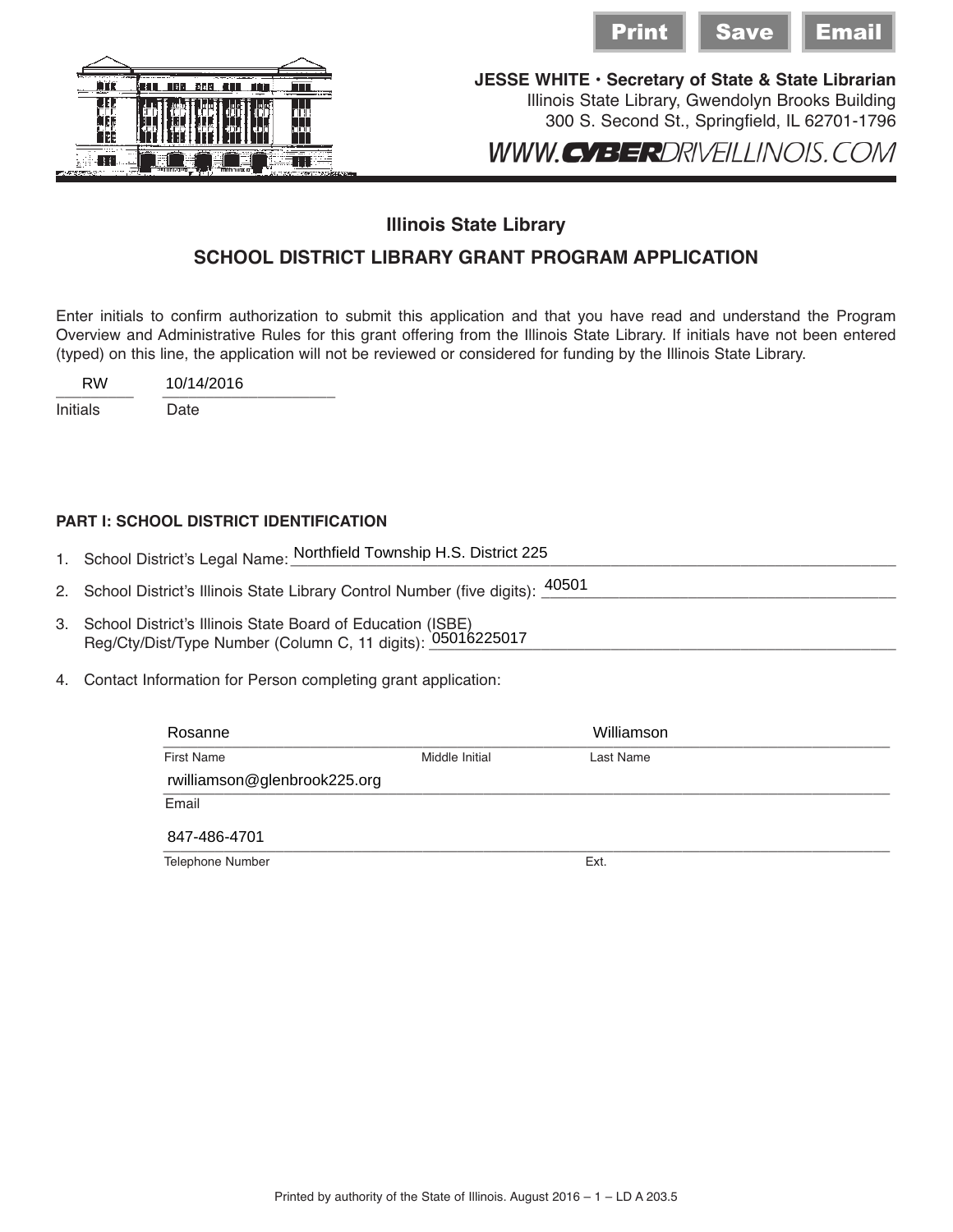#### **PART 2: STANDARDS AND COMPLIANCE**

5. Does this district's school library program provide library services that either meet or show progress toward meeting the Illinois school library standards as most recently adopted by the Illinois School Library Media Association? [75 ILCS 10/8.4(4)]

■ Yes ■ No

#### **PART 3: ELIGIBLE ATTENDANCE CENTERS (BUILDINGS)**

- 7. Enter each district's attendance center (building) and its building number (four digits) that qualifies for grant funding using Illinois State Board of Education (ISBE) data:
	- 1. Access the ISBE Data Analysis & Progress Reporting web page: http://isbe.state.il.us/research/htmls/fall\_housing.htm
	- 2. Use the most current "**School Summary**" Excel file to find the ISBE Name of School (Column E) and Schl # (Column D, four digits)
	- 3. If an attendance center has changed names, add (Name Change) after the building name.
	- 4. Any new attendance centers are not eligible for grant funding until the next school year.

| $\triangleright$ Yes $\square$ No |                                                                                                                                                                                                                                                                                                                                                                                       |
|-----------------------------------|---------------------------------------------------------------------------------------------------------------------------------------------------------------------------------------------------------------------------------------------------------------------------------------------------------------------------------------------------------------------------------------|
| $[75$ ILCS $10/8.4(5)]$           | (a) Has this district's financial support for the school library or libraries been maintained undiminished?                                                                                                                                                                                                                                                                           |
| $\Box$ No<br><b>☑</b> Yes         |                                                                                                                                                                                                                                                                                                                                                                                       |
| was funded? [75 ILCS 10/8.4(5)]   | (b) If financial support has diminished, does this district certify that the percentage of diminution of financial support is<br>no more than the percentage of diminution of the district's total financial support for educational and operations pur-<br>poses since the submission of the last previous application of the district for the school library per student grant that |
| $\Box$ No<br>$\Box$ Yes           |                                                                                                                                                                                                                                                                                                                                                                                       |
| If No, explain:                   |                                                                                                                                                                                                                                                                                                                                                                                       |
|                                   |                                                                                                                                                                                                                                                                                                                                                                                       |
|                                   | <b>RT 3: ELIGIBLE ATTENDANCE CENTERS (BUILDINGS)</b><br>Enter each district's attendance center (building) and its building number (four digits) that qualifies for grant funding<br>using Illinois State Board of Education (ISBE) data:<br>1. Access the ISBE Data Analysis & Progress Reporting web page: http://isbe.state.il.us/research/htmls/fall_housing.htm                  |
| D, four digits)                   | 2. Use the most current "School Summary" Excel file to find the ISBE Name of School (Column E) and Schl # (Column                                                                                                                                                                                                                                                                     |
| З.                                | If an attendance center has changed names, add (Name Change) after the building name.                                                                                                                                                                                                                                                                                                 |
|                                   | 4. Any new attendance centers are not eligible for grant funding until the next school year.                                                                                                                                                                                                                                                                                          |
| <b>ISBE Name of School</b>        | Glenbrook North H.S.                                                                                                                                                                                                                                                                                                                                                                  |
| ISBE 4-digit School #             | 0001                                                                                                                                                                                                                                                                                                                                                                                  |
| <b>ISBE Name of School</b>        | Glenbrook South H.S.                                                                                                                                                                                                                                                                                                                                                                  |
| ISBE 4-digit School #             | 0002                                                                                                                                                                                                                                                                                                                                                                                  |
| <b>ISBE Name of School</b>        |                                                                                                                                                                                                                                                                                                                                                                                       |
| ISBE 4-digit School #             |                                                                                                                                                                                                                                                                                                                                                                                       |
| <b>ISBE Name of School</b>        |                                                                                                                                                                                                                                                                                                                                                                                       |
| ISBE 4-digit School #             |                                                                                                                                                                                                                                                                                                                                                                                       |
| <b>ISBE Name of School</b>        |                                                                                                                                                                                                                                                                                                                                                                                       |
| ISBE 4-digit School #             |                                                                                                                                                                                                                                                                                                                                                                                       |
| <b>ISBE Name of School</b>        |                                                                                                                                                                                                                                                                                                                                                                                       |
| ISBE 4-digit School #             |                                                                                                                                                                                                                                                                                                                                                                                       |
| <b>ISBE Name of School</b>        |                                                                                                                                                                                                                                                                                                                                                                                       |
| ISBE 4-digit School #             |                                                                                                                                                                                                                                                                                                                                                                                       |
| <b>ISBE Name of School</b>        |                                                                                                                                                                                                                                                                                                                                                                                       |
| ISBE 4-digit School #             |                                                                                                                                                                                                                                                                                                                                                                                       |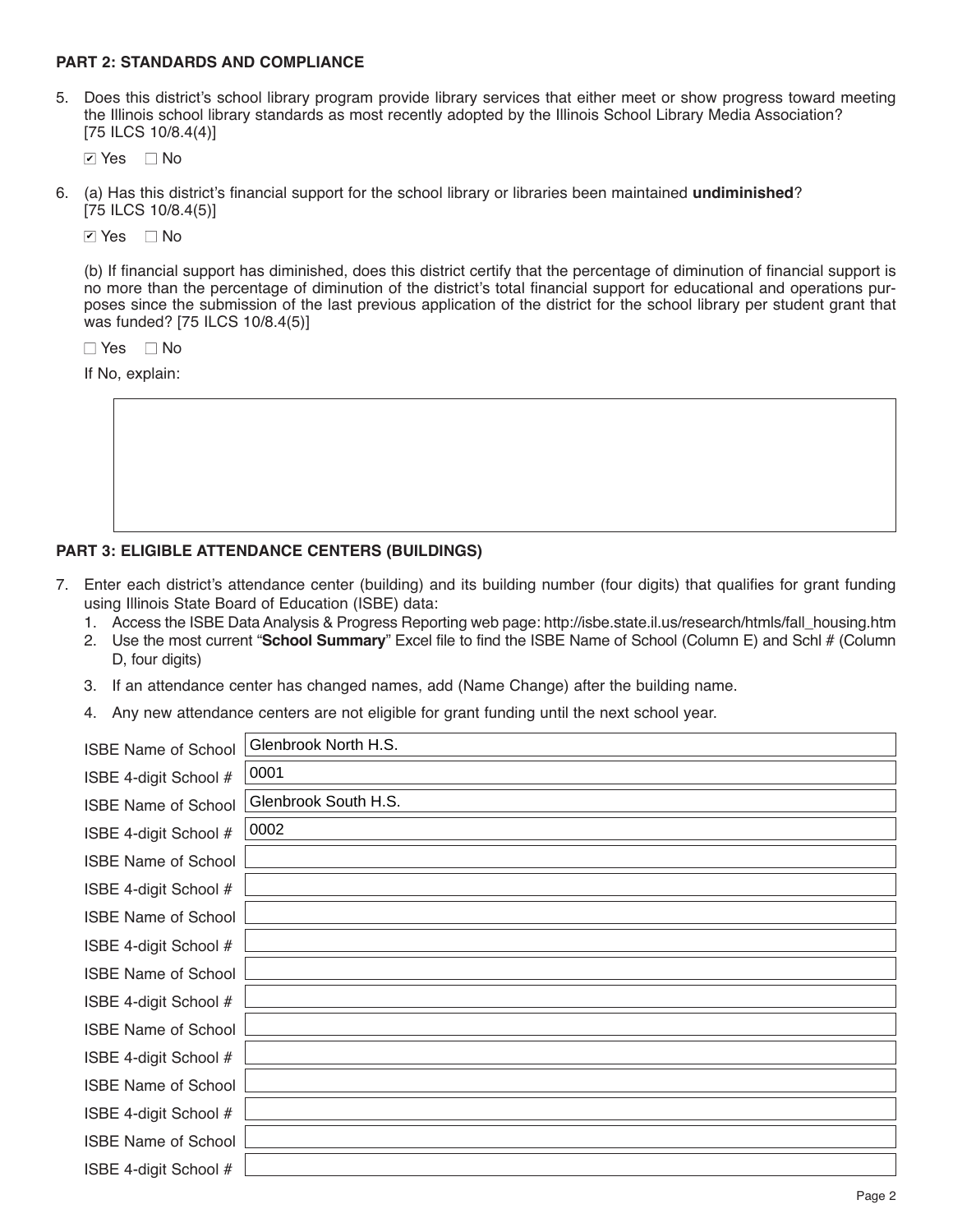#### **PART 3: ELIGIBLE ATTENDANCE CENTERS (BUILDINGS) —** *(Continued)*

**ISBE Name of Schoo** ISBE 4-digit School # **ISBE Name of School** ISBE 4-digit School # **ISBE Name of Schoo** ISBE 4-digit School # **ISBE Name of Schoo** ISBE 4-digit School # **ISBE Name of School** ISBE 4-digit School # **ISBE Name of Schoo** ISBE 4-digit School # ISBE Name of Schoo ISBE 4-digit School # **ISBE Name of School** ISBE 4-digit School # **ISBE Name of Schoo** ISBE 4-digit School # **ISBE Name of Schoo** ISBE 4-digit School # **ISBE Name of Schoo** ISBE 4-digit School # **ISBE Name of Schoo** ISBE 4-digit School # **ISBE Name of Schoo** ISBE 4-digit School # ISBE Name of Schoo ISBE 4-digit School # **ISBE Name of Schoo** ISBE 4-digit School # **ISBE Name of Schoo** ISBE 4-digit School # **ISBE Name of Schoo** ISBE 4-digit School # **ISBE Name of Schoo** ISBE 4-digit School # **ISBE Name of School** ISBE 4-digit School #

| J۱ |  |
|----|--|
| Ŧ  |  |
| J۱ |  |
| Ŧ  |  |
| J۱ |  |
| Ŧ  |  |
| J۱ |  |
| Ŧ  |  |
| J۱ |  |
| Ŧ. |  |
| J۱ |  |
| Ŧ. |  |
| k  |  |
| Ŧ. |  |
| k  |  |
| Ŧ. |  |
| k  |  |
| Ŧ. |  |
| k  |  |
| Ŧ  |  |
| k  |  |
| Ŧ  |  |
| J۱ |  |
| Ŧ  |  |
| ρĮ |  |
| ¥  |  |
| J۱ |  |
| ł. |  |
| k  |  |
| ł. |  |
| k  |  |
| ł. |  |
| k  |  |
| ł. |  |
| k  |  |
| ł. |  |
| J۱ |  |
| ł. |  |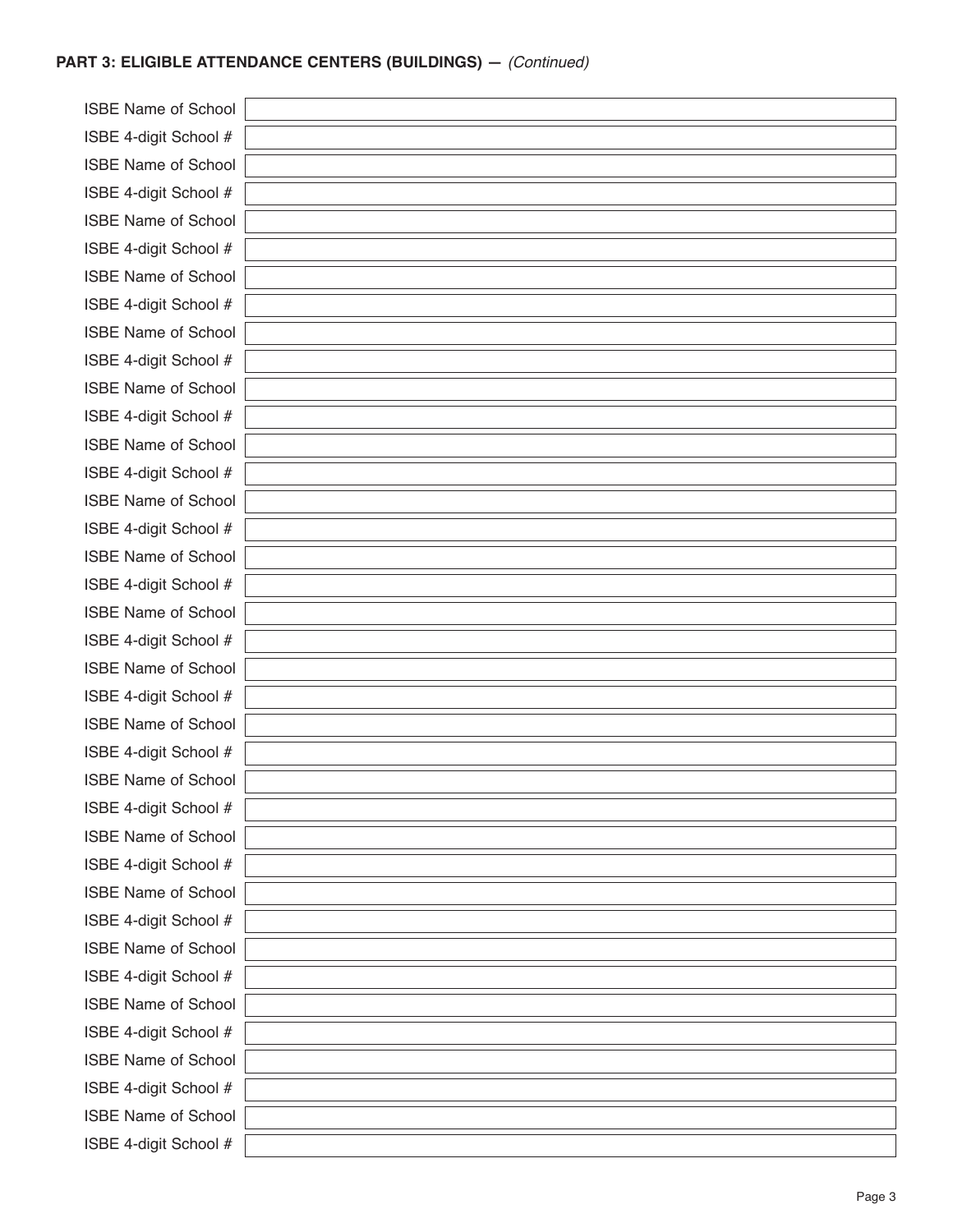#### **PART 3: ELIGIBLE ATTENDANCE CENTERS (BUILDINGS) —** *(Continued)*

**ISBE Name of Schoo** ISBE 4-digit School # **ISBE Name of School** ISBE 4-digit School # **ISBE Name of Schoo** ISBE 4-digit School # **ISBE Name of Schoo** ISBE 4-digit School # **ISBE Name of School** ISBE 4-digit School # **ISBE Name of Schoo** ISBE 4-digit School # ISBE Name of Schoo ISBE 4-digit School # **ISBE Name of School** ISBE 4-digit School # **ISBE Name of Schoo** ISBE 4-digit School # **ISBE Name of Schoo** ISBE 4-digit School # **ISBE Name of Schoo** ISBE 4-digit School # **ISBE Name of Schoo** ISBE 4-digit School # **ISBE Name of Schoo** ISBE 4-digit School # ISBE Name of Schoo ISBE 4-digit School # **ISBE Name of Schoo** ISBE 4-digit School # **ISBE Name of Schoo** ISBE 4-digit School # **ISBE Name of Schoo** ISBE 4-digit School # **ISBE Name of Schoo** ISBE 4-digit School # **ISBE Name of School** ISBE 4-digit School #

| J۱ |  |
|----|--|
| Ŧ  |  |
| J۱ |  |
| Ŧ  |  |
| J۱ |  |
| Ŧ  |  |
| J۱ |  |
| Ŧ  |  |
| J۱ |  |
| Ŧ. |  |
| J۱ |  |
| Ŧ. |  |
| k  |  |
| Ŧ. |  |
| k  |  |
| Ŧ. |  |
| k  |  |
| Ŧ. |  |
| k  |  |
| Ŧ  |  |
| k  |  |
| Ŧ  |  |
| J۱ |  |
| Ŧ  |  |
| ρĮ |  |
| ¥  |  |
| J۱ |  |
| ł. |  |
| k  |  |
| ł. |  |
| k  |  |
| ł. |  |
| k  |  |
| ł. |  |
| k  |  |
| ł. |  |
| J۱ |  |
| ł. |  |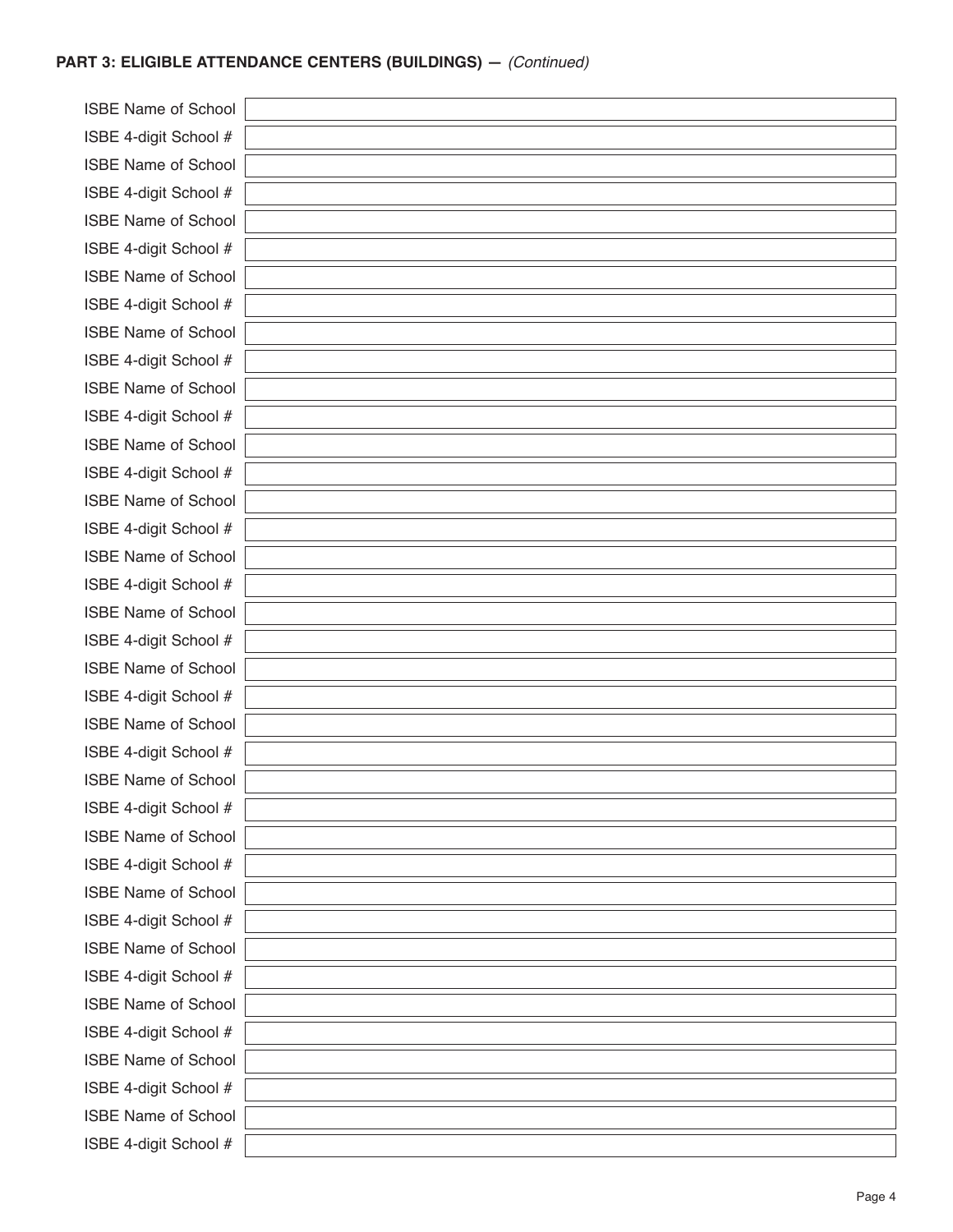#### **PART 3: ELIGIBLE ATTENDANCE CENTERS (BUILDINGS) —** *(Continued)*

**ISBE Name of Schoo** ISBE 4-digit School # **ISBE Name of School** ISBE 4-digit School # **ISBE Name of Schoo** ISBE 4-digit School # **ISBE Name of Schoo** ISBE 4-digit School # **ISBE Name of Schoo** ISBE 4-digit School # **ISBE Name of Schoo** ISBE 4-digit School # ISBE Name of Schoo ISBE 4-digit School # **ISBE Name of Schoo** ISBE 4-digit School # **ISBE Name of Schoo** ISBE 4-digit School # **ISBE Name of Schoo** ISBE 4-digit School # **ISBE Name of Schoo** ISBE 4-digit School # **ISBE Name of Schoo** ISBE 4-digit School # **ISBE Name of Schoo** ISBE 4-digit School # ISBE Name of Schoo ISBE 4-digit School # **ISBE Name of Schoo** ISBE 4-digit School # **ISBE Name of Schoo** ISBE 4-digit School # **ISBE Name of Schoo** ISBE 4-digit School # ISBE Name of Schoo ISBE 4-digit School #

| ۱l |  |
|----|--|
| t  |  |
| ١l |  |
| ŧ  |  |
| ١l |  |
| ŧ  |  |
| ١l |  |
| ŧ  |  |
| ١l |  |
| ŧ  |  |
| ١l |  |
| ŧ  |  |
| ١l |  |
| ŧ  |  |
| ١l |  |
| ŧ  |  |
| ١l |  |
| ŧ  |  |
| ١l |  |
| ŧ  |  |
| J۱ |  |
| ŧ  |  |
| ١l |  |
| t  |  |
| J  |  |
| ŧ  |  |
| ١l |  |
| ŧ  |  |
| ١l |  |
| ŧ  |  |
| ١l |  |
| ŧ  |  |
| ١l |  |
| ŧ  |  |
| J۱ |  |
| ŧ  |  |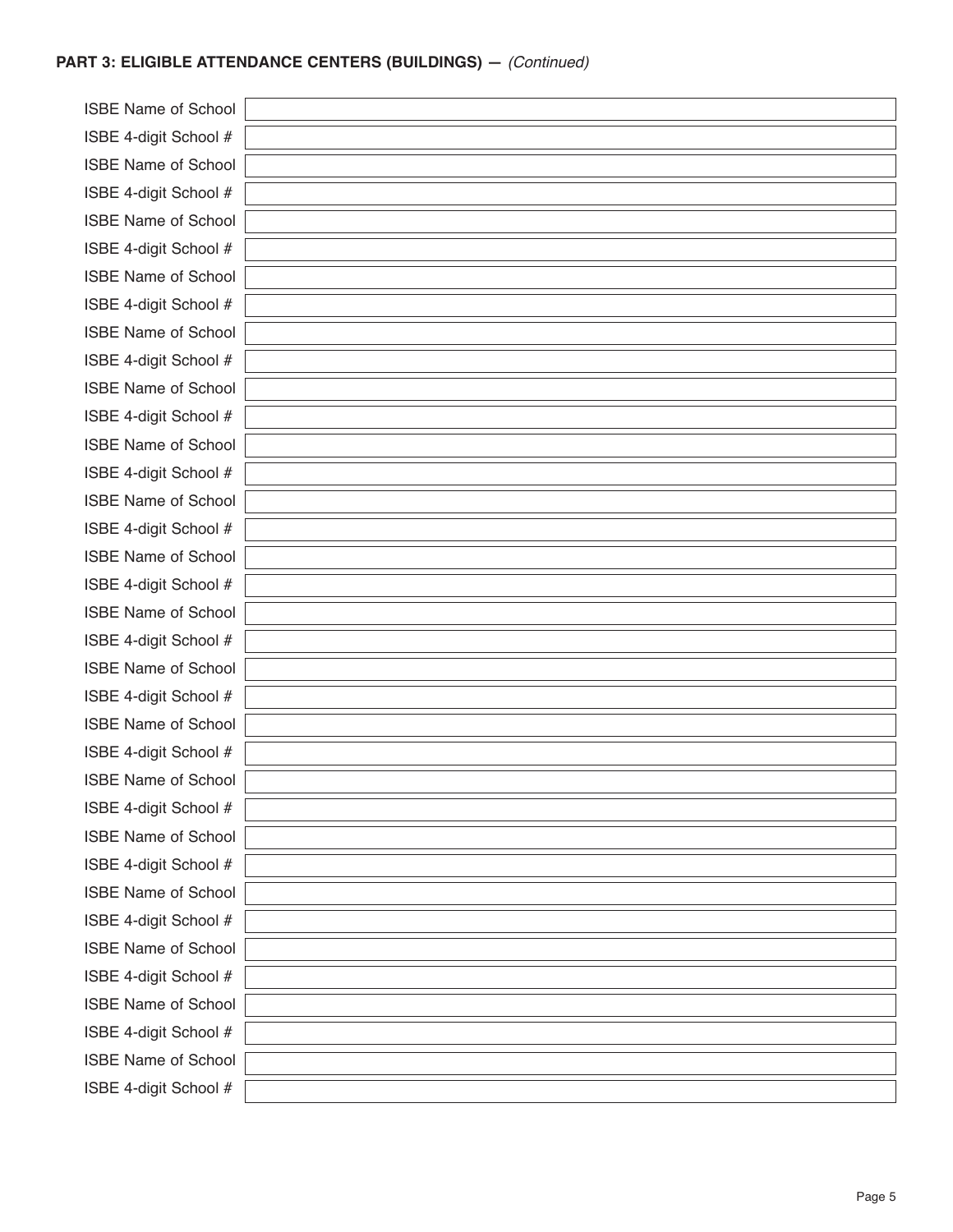#### **PART 4: Proposed Plan for Utilizing Grant Funds For Library Services**

- 8. Check all that apply:
	- $\Box$  LIBRARY MATERIALS: PRINT AND NON-PRINT  $-$  Include books, magazines, newspapers, video (DVD, VHS), audio (music/spoken word CDs and cassettes), microforms, scores, maps, Accelerated Reader Tests
	- LIBRARY MATERIALS: ELECTRONIC RESOURCES Include electronic/digital materials as well as database ✔resources. Types of electronic materials include e-Books, e-Serials (including journals), government documents, databases (including locally mounted, full text or not), electronic files, reference tools, scores, maps, or pictures in electronic or digital format, including materials digitized by the library. Electronic materials can be distributed on magnetic tape, diskettes, computer software, CD-ROM, or other portable digital carriers, and can be accessed via a computer, the Internet, or by using an eBook reader. Include equipment expenditures that are inseparably bundled into the price of the information service product. Include expenditures for materials held locally and for remote electronic materials for which permanent or temporary access rights have been acquired; and expenditures for database licenses. Examples: OCLC (Virtual Reference, Cataloging, Interlibrary Loan), My Media Mall, United Streaming, World Book.
	- $\Box$  LIBRARY AUTOMATION SYSTEMS  $-$  Include fees for membership and services in an Illinois regional library system LLSAP, a stand-alone automation system, or a non-LLSAP consortium. Automated library system's products/functionalities include, but are not limited to: Circulation, Public Access Catalog, Holds/Reserves
	- □ LIBRARY CONTRACTUAL SERVICES
	- $\Box$  LIBRARY STAFF DEVELOPMENT  $-$  Include Continuing Education, Conferences/Meetings, Travel
	- □ LIBRARY SERVICES: PROGRAMS AND PUBLIC RELATIONS FOR STUDENTS, FACULTY, AND/OR ADMINIS-**TRATION**
	- $\Box$  LIBRARY SUPPLIES  $-$  Include book jackets, bookends, magazine storage boxes, book repair tape
	- $\Box$  LIBRARY EQUIPMENT  $-$  Include equipment purchased for library use and housed in the library
	- □ LIBRARY TELEPHONE/TELECOMMUNICATIONS
	- □ LIBRARY PERSONNEL
	- $\Box$  LIBRARY PROFESSIONAL SERVICES CONTRACTS  $-$  Include fees paid to consultants or contractual staff for provision of library related services
	- $\Box$  OTHER  $-$  Identify and explain